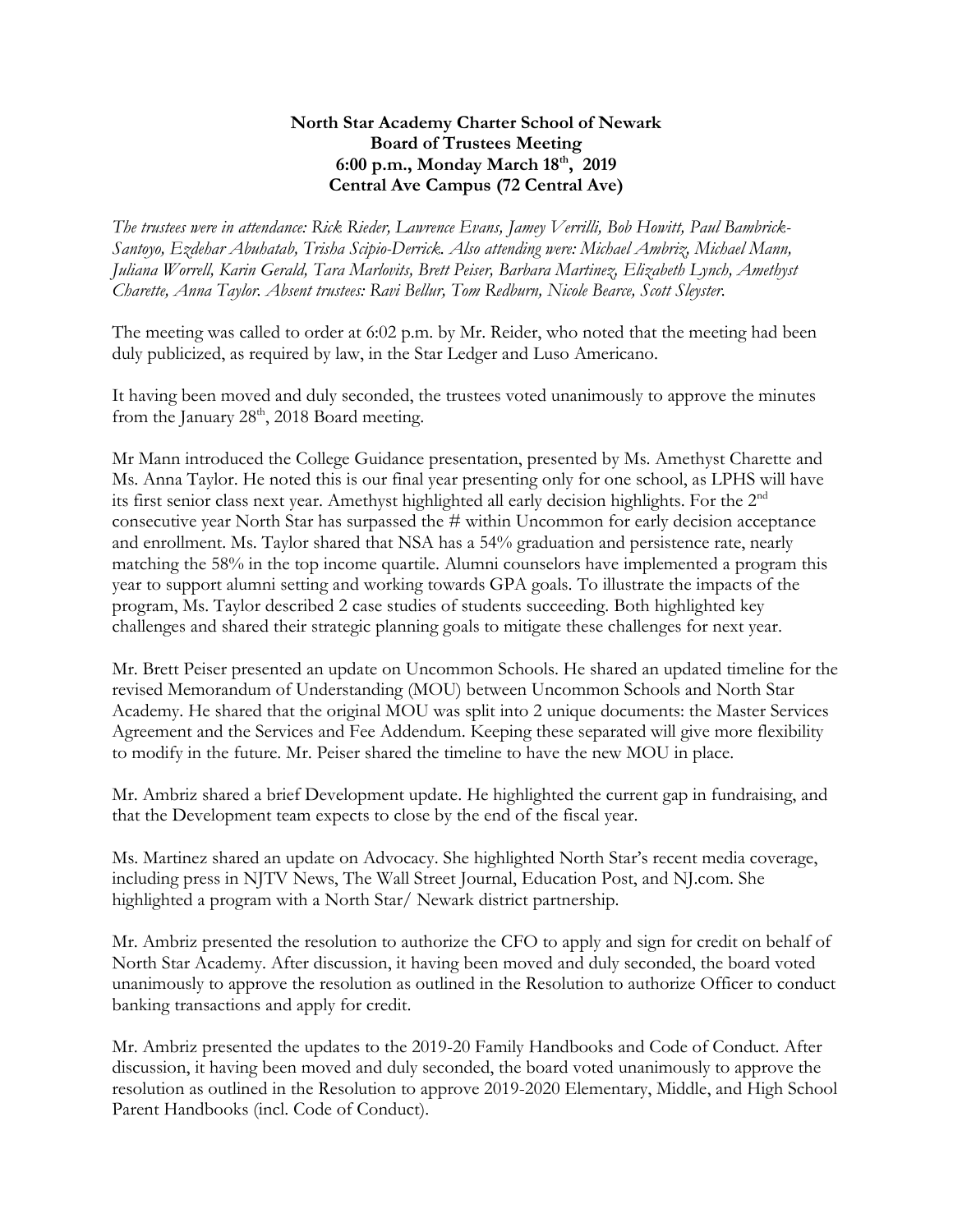Mr. Ambriz presented the resolution to approve the 2019-20 Title I Parent Involvement Policy. After discussion, it having been moved and duly seconded, the board voted unanimously to approve the resolution as outlined in the Resolution to approve the 2019-2020 Title I Parent Involvement Policy and School-Parent Compact.

Mr. Ambriz presented the resolution to appoint the 2018-19 auditor. After discussion, it having been moved and duly seconded, the board voted unanimously to approve the resolution as outlined in the Resolution to appoint 2018-2019 Auditor.

Mr. Ambriz presented the resolution to appoint the 2018-19 school business administrator. After discussion, it having been moved and duly seconded, the board voted unanimously to approve the resolution as outlined in the Resolution to appoint 2018-2019 School Business Administrator.

Mr. Ambriz presented the resolution to refuse ESSA carryover funds. After discussion, it having been moved and duly seconded, the board voted unanimously to approve the resolution as outlined in the Resolution to approve Refusal of ESSA Carryover Funds for Targeted Programming.

Mr. Ambriz opened the floor for public comments; there were none.

A motion was made to move to executive session. It having been moved and duly seconded, the board voted unanimously to adjourn at 7:19 pm.

Mr. Ambriz shared an update on recent discipline incidents before the NSA Student Hearing Committee. Parents in all of the cases signed waivers. The committee recommended that student AD be suspended for 30 days (returning on 3/15/19); student EH be suspended for 30 days (returning on 3/19/19); student TK be suspended for 30 days (returning on 3/19/19); student RS be suspended for 30 days (returning on 3/21/19); student KD be suspended for 60 days (returning on 6/4/19); and student JP be suspended for 64 days (through remainder of school year). After discussion, it having been moved and duly seconded, the board voted unanimously to approve the aforementioned recommendations.

After declaring a desire to return to open session, it having been moved and duly seconded, the Board voted unanimously to reconvene in open session at 7:34pm

Mr. Ambriz presented the personnel hires V anessa Bermudez and Joanna Zampas for NSA Leadership/ Shared Regional Team; Edward Acosta and Halbi Shadi Matthew for Lincoln Park HS; Carolina Durand Acosta for Vailsburg MS; Caique Nascimento for West Side Park MS; Stefanie Henkel for Central Ave MS; Naijasia Thomas for Vailsburg ES; Sara Freeman and Lauren Sliwinski for West Side Park ES; Angelia Palmer for Liberty ES; and Crystal Goodman for Lincoln Park ES. After discussion, it having been moved and duly seconded, the board voted unanimously to approve the hiring of the aforementioned individuals.

Mr. Ambriz shared updates from the Finance Committee and presented the Financial Report. The following subjects were discussed:

- Budget Transfers
- Check Register and Purchase Orders,  $1/1/19 2/28/19$